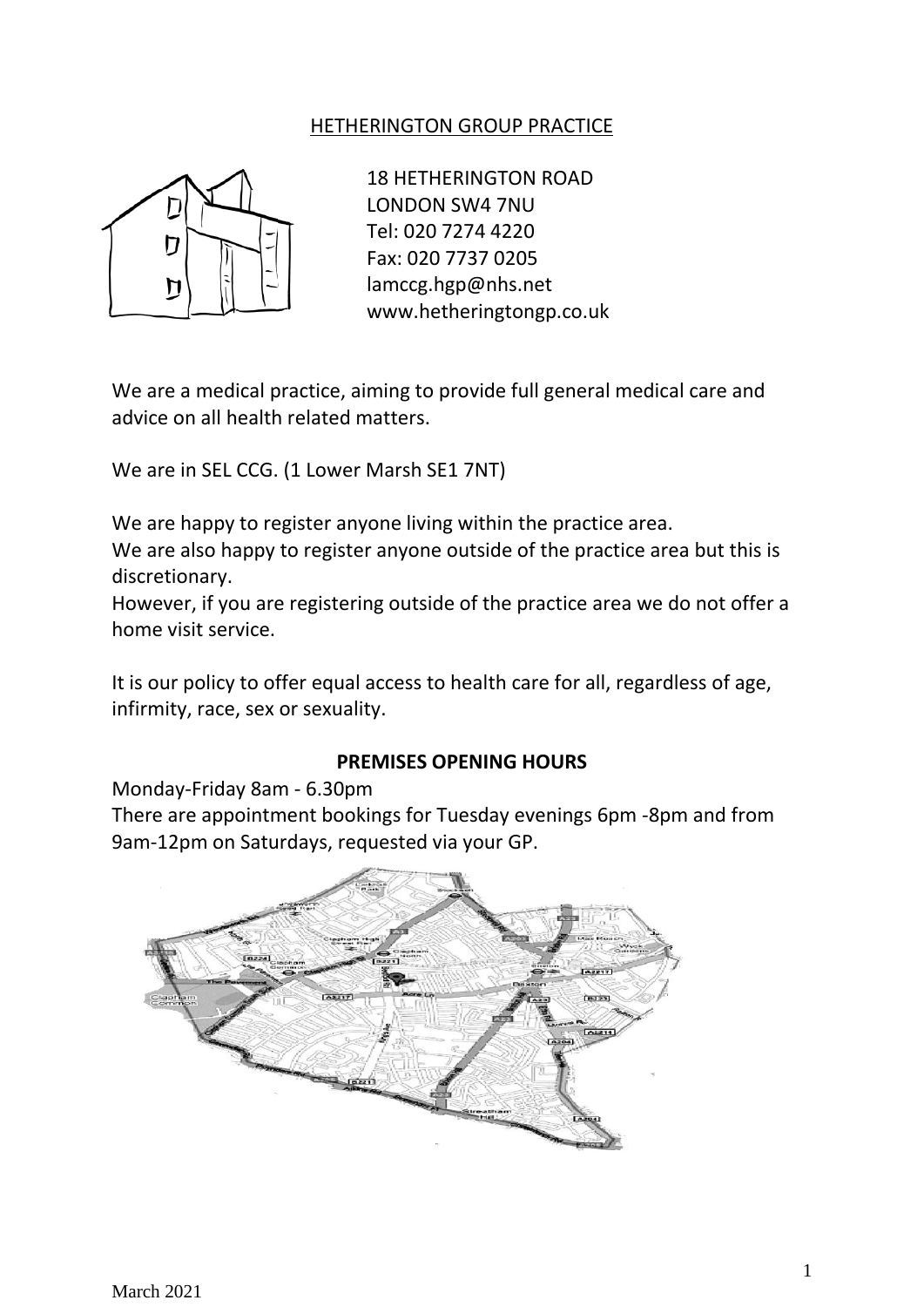### **GP APPOINTMENTS**

All GP appointments are all booked via our 'telephone first' system. Appointments are available to book from 7pm the night before online or by phoning reception from 8am the day you need a call. You should normally book this appointment on the day that your GP is in

surgery. *(A GP timetable can be obtained from reception or on-line)*

You will be offered a consultation either morning or afternoon. The GP will usually call you back within 1-2 hours.

The GP will book all your future follow-up appointments as required. Nurse appointments can be booked in advance directly through reception.

For on-line booking, please visit our website or obtain a pin number from reception.

Please note: On exceptionally busy days we may only be able to accommodate medically urgent appointments if the demand is higher than usual.

The GP will always offer flexibility by returning your call at a time to suit but within a reasonable timescale.

**E consult** – If you want advice from your GP, require self-help information or have an administrative request, please go to the e consult banner on the base of our website. You will get a GP response within 12 hour period.

# **NURSE APPOINTMENTS**

These can be pre-booked via reception up to 6 weeks in advance.

# **VISITS**

If you are unable to come to the surgery i.e. you are too ill or housebound, please try to make your request for a visit before 10.30am. Please give your name, address and phone number to the receptionist. It is helpful if you can give some idea of the reason for the visit. You may also be visited by an outreach nurse.

# **OUT OF HOURS EMERGENCIES**

There is always someone at the surgery to answer your call from 8.00 am – 6.30 pm, Monday to Friday.

Outside these times, an answer machine will give details of how to get advice. Please call 111.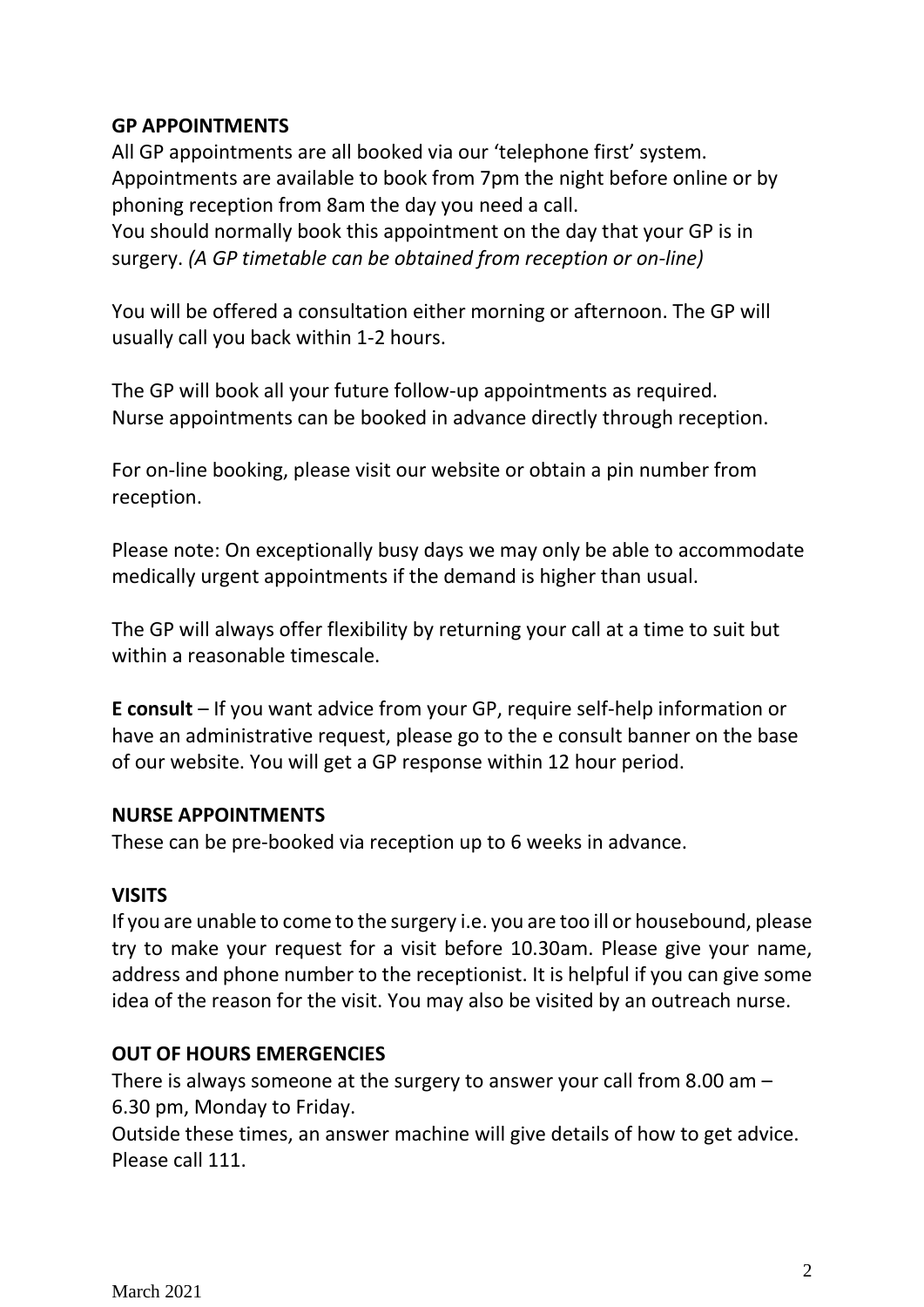# **REPEAT PRESCRIPTIONS**

For safety reasons, we do not take telephone requests for prescriptions, except by prior arrangement from the housebound. A repeat request slip is attached to each prescription. Please keep this for your next order. Prescriptions will be ready in 2 working days, or can be posted back if you enclose a stamped addressed envelope. If electronic prescribing has been set up, it can be collected directly from your nominated pharmacy. We can also accept on-line requests for repeat prescriptions if you have registered for this service. Please do not let yourself run out of important regular medication and only order what you require to avoid wastage. At intervals, we will ask people on regular medication to make an appointment for a check-up.

# **TEST RESULTS**

Check with your doctor or nurse how to get results of tests you are having done and when to expect the result back.

### **CONFIDENTIALITY**

Please let the receptionist know if you need to discuss something of a confidential nature away from the desk. There are cards in the waiting area which can be used for confidential requests.

We are registered under the Data Protection Act, and identifiable patient data will not be released without consent, or ethical approval. Patients may access their medical records in line with the Medical Records Act. Please contact the practice admin team.

# **COMMENTS, SUGGESTIONS & COMPLAINTS**

If you have any comments, suggestions, or complaints about the services we offer, we would like to know. Please ask at the reception desk or contact the Team Leader or Practice Manager.

You may also contact PALS (Patient Advice and Liaison Service) at NHS England on 0300 311 22 33. If you are not happy with the complaint response from the practice, then you can contact the Parliamentary and Health Service Ombudsman [\(www.ombudsman.org.uk\)](http://www.ombudsman.org.uk/) or telephone the Helpdesk on 0345 015 4033.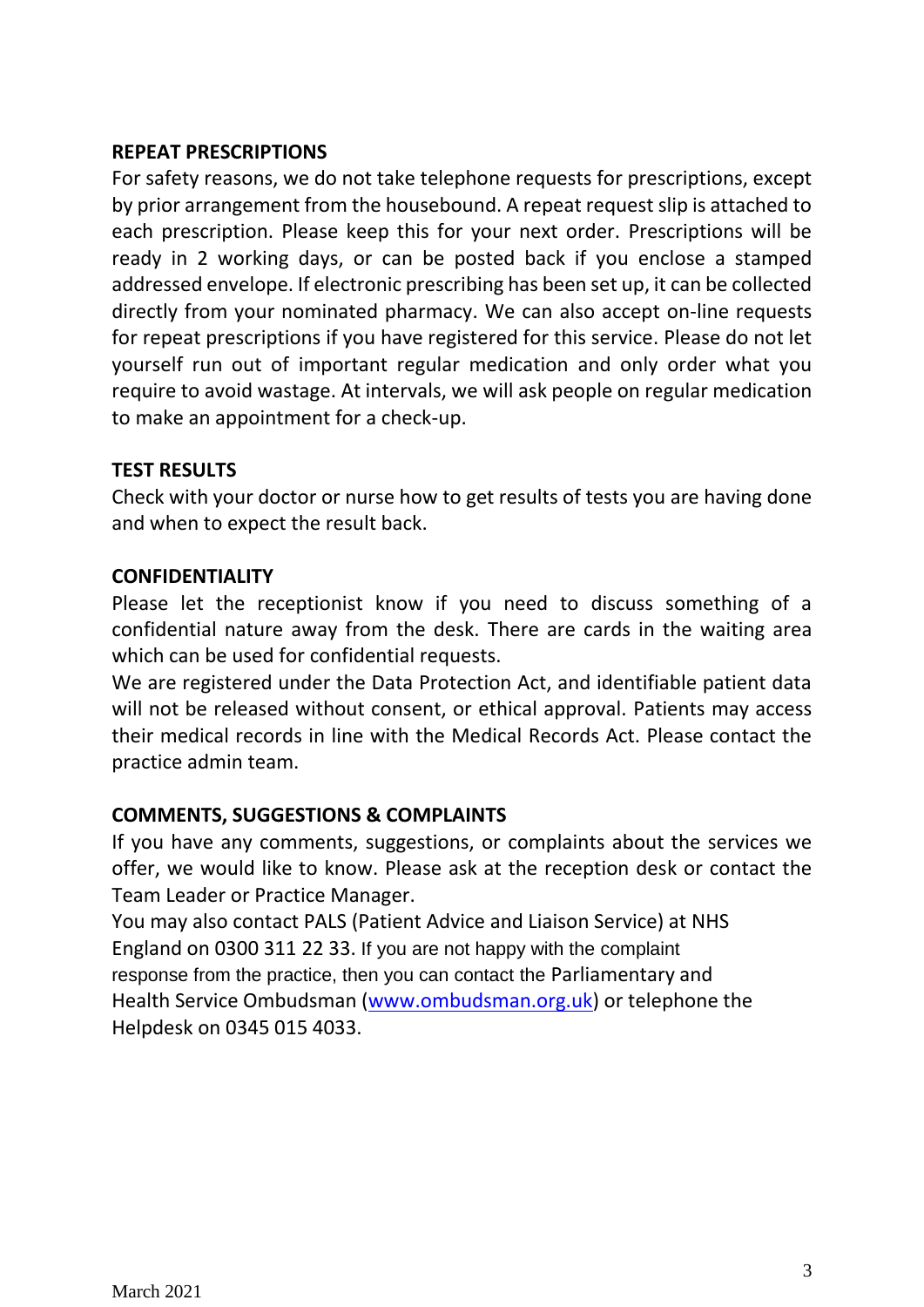# **FRIENDS & FAMILY TEST**

You will be able to give us feedback after your visit to the practice. You can comment by completing a short questionnaire, this can be obtained from reception a clinician or be completed on-line.

# **CLINIC DETAILS**

# **CHILD HEALTH**

Appointments for immunisations or developmental checks can be made through reception. The Health Visitors can be contacted on 02030496529 or 02030495318.

For baby weighing please visit either;

Clapham Manor Health Centre on Tuesday 9.30am-11.30am or Mary Seacole Centre on Thursday 9.30am-11.30am.

# **ANTENATAL CLINIC**

(Please note: due to the covid pandemic, the midwife service is not offered on site).

All patients are seen at either St Thomas's Hospital or Kings College Hospital.

# **CONTRACEPTIVE ADVICE**

Confidential contraceptive advice is available, regardless of age, and is offered by the practice nurses and GPs.

We can refer for termination of pregnancy, where appropriate, regardless of age.

An appointment will always be made for you as necessary. We can also give details of specialist contraceptive services.

# **NHS HEALTH CHECKS**

This is offered to all patients over 40 years of age, further information is available at reception.

# **MENTAL HEALTH**

We work closely with IAPTS Lambeth Talking Therapies. We are also able to refer to community mental health services.

(Please note: due to the covid pandemic, this service is not currently held on site)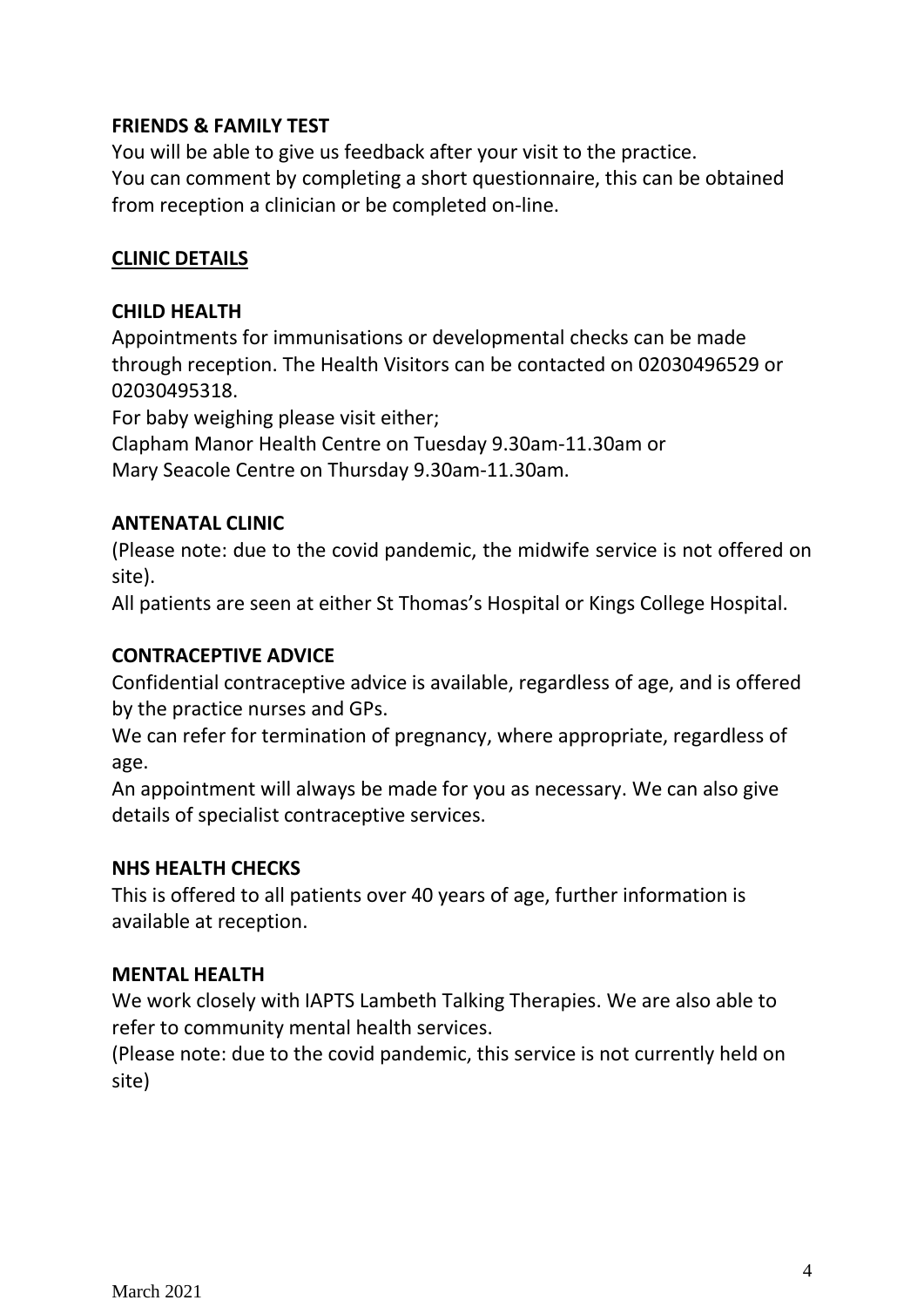# **SMOKING**

There is help available for anyone wishing to stop smoking; all doctors and nurses can offer advice and be referred to a local pharmacy.

### **OTHER SERVICES**

We have dedicated services for people with asthma, COPD, diabetes, heart disease, stroke and hypertension.

We also provide an enhanced service for people with addictions and for people with learning difficulties.

# **PATIENTS RIGHT & RESPONSIBILITIES** (see our website)

### **Sexual health**

We offer support and advice at the practice and offer HIV testing for all new patients.

You can register online at [www.shl.uk](http://www.shl.uk/) for discreet STI screening

### **DISABLED ACCESS**

We have full access to all consulting and treatment rooms and toilets. There is a portable induction loop available for people with hearing problems.

#### **NON NHS SERVICES**

The NHS may not cover certain things; for instance, visitors from abroad may not always be eligible for free treatment (although emergencies are always covered). We can also provide certain services outside the NHS, such as LGV or Taxi medicals, insurance examinations, for which a fee is payable. Our charges for these are listed in reception. **We do not countersign passports.**

# **SICK NOTES**

For illnesses lasting less than a week, you should not require a doctor's certificate, but can use a Self Certificate (SC1) obtained from your employer or a DSS office. If you are asked by your employer for a private certificate, there is a fee payable to the receptionist. If you are absent for longer, you will need to see a doctor for a certificate.

#### **TEACHING**

This practice has been chosen to help in professional training, and there may sometimes be a medical student present during surgeries. You will always be asked if you are happy to have a student present, and if you prefer to be seen alone they can leave. As always, consultations remain confidential.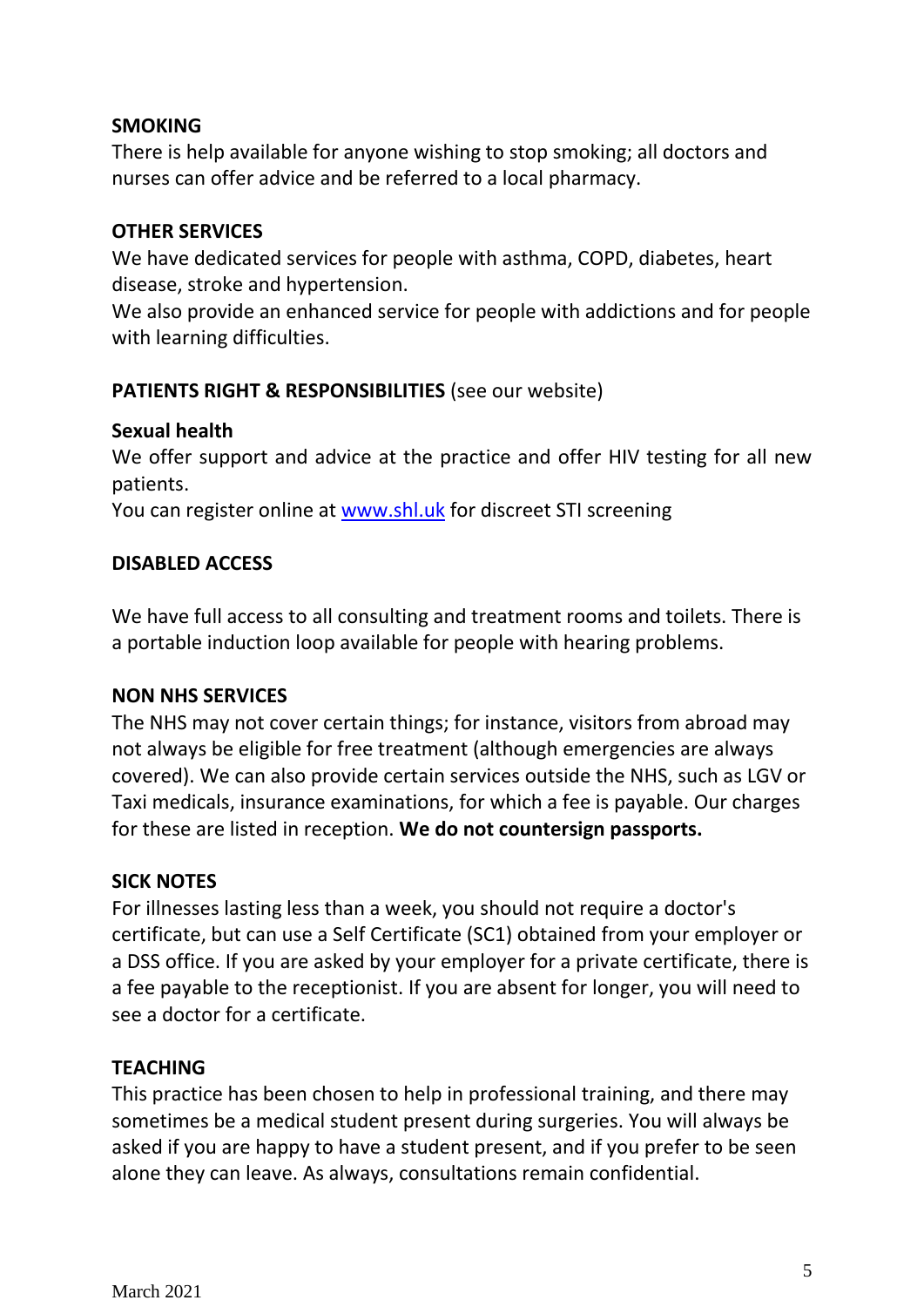We also have GP registrars, doctors completing their specialist training in general practice.

### **CHAPERONES**

If you would like a chaperone for any examination, please inform reception.

# **AGE CONCERN GROUP Yak & Yarn (Thursday afternoons)**

If you would like to join this activity group, please ask at reception.

### **SPECIAL INTERESTS**

All GPs provide general medical services and in addition some have the following special interests:

Dr McLachlan: Mental health, addictions, diabetes, skin conditions

Dr Mowle: Medical education, child health

Dr Patel: Heart disease, mental health

Dr Parker: Quality Improvement.

# **OUTSIDE COMMITMENTS**

Dr McLachlan is the chair of Lambeth Clinical Commissioning Collaborative Board (LCCCB).

Dr Mowle is the Honorary Assistant Treasurer of the Royal College of General Practitioners, Associate Director (GP Training) for Inner South West London, Vice Chair, Board of Trustees, Citizens UK and a trainer.

Dr Patel is one of the Directors for the Lambeth CCG Federation.

Dr Jennie Parker - Clinical Director Brixton and Clapham Park Primary Care Network

# **PATIENT GROUP**

This group meets regularly to feed back on services.

If you would be interested to take part, please ask at reception for more information on the next **Patient Group** meeting**.**

Or you can join our online group via our website [www.hetheringtongp.co.uk](http://www.hetheringtongp.co.uk/)

# **ZERO TOLERANCE POLICY**

Removal of violent & abusive patients (see our website)